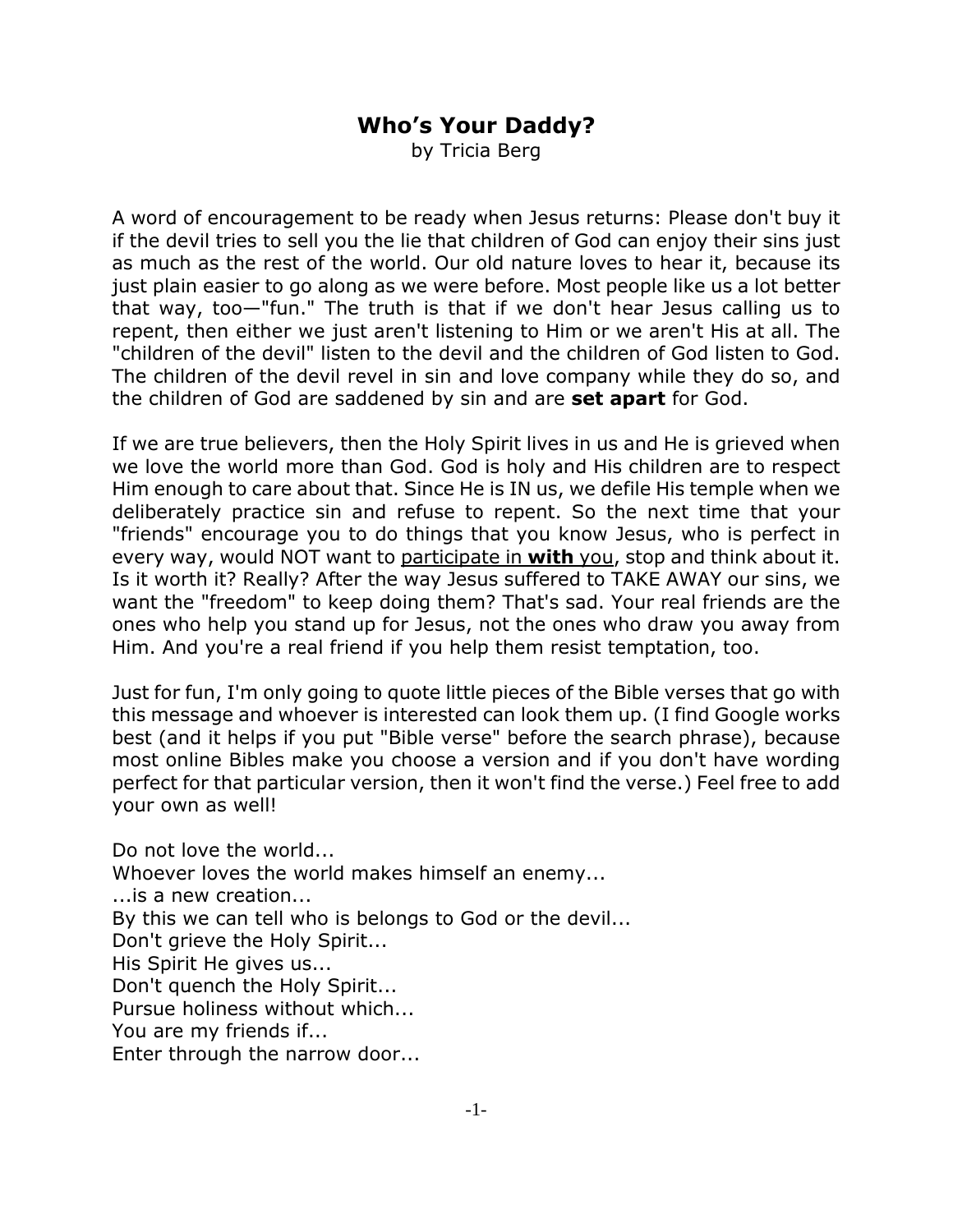Examine yourselves...

Not everyone who calls me Lord, Lord...

...they will gather out of his kingdom all causes of sin...

...great was the fall of that house...

...you will recognize them by their fruits...

...then you can see to take the splinter out...

...rebuke your brother...

...teach, encourage and rebuke...

...say no to ungodliness...

...the one who loves me will obey my commands...

...promised to those who love him.

...prepared for those who love him.

...useful for teaching, rebuking, correcting and training in righteousness...

...everyone who names the name...

Do you not know that the Spirit of God...

...whoever does not have His Spirit is not His...

If we go on deliberately sinning after...

...the one who does the will of God...

...walk as enemies of the cross...

...walk in a manner worthy...

...walk in the light as He is in the light...

...men loved darkness rather than the light...

Let us consider how to...

Stay awake...

Keep watch...

...no longer for human passions, but for the will of God.

Blessed is the one who stays awake, keeping his garments on...

...He is faithful to forgive and cleanse...

...no longer walk as the Gentiles do...

...the time that is past suffices...

...does not bear fruit is thrown away and burned...

...since all these things are to be dissolved...

...no temptation has overtaken you...

...be careful lest you be tempted...

...do not be deceived, because of these things the wrath of God...

...the works of the flesh are...

...the fruit of the spirit is...

...how can one who died to sin live in it?...

...should we sin that grace may abound?...

Whoever loves his life more than me...

...what is inside of your heart defiles you...

But put on Christ and make no provision for the flesh...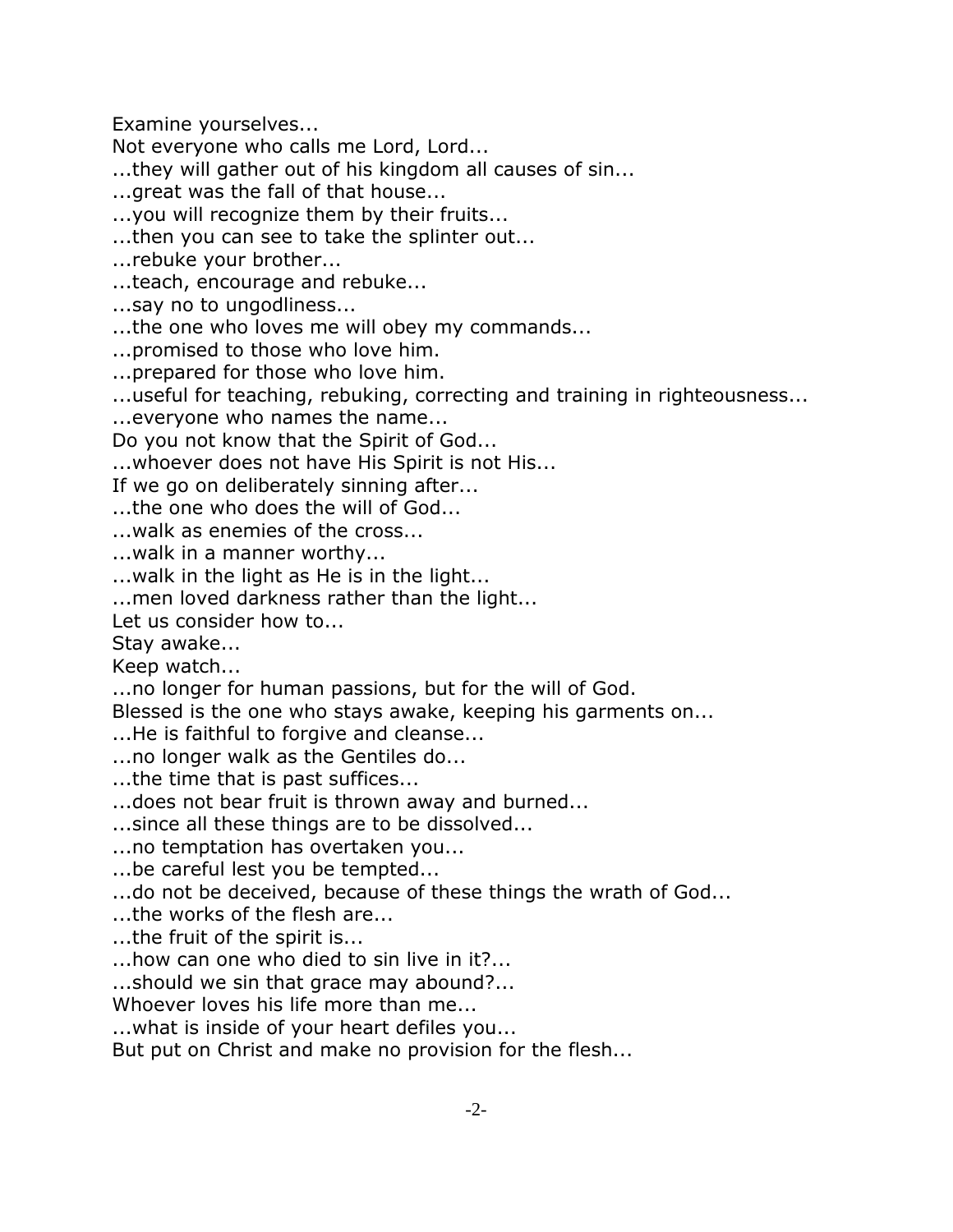Those who belong to Christ Jesus have crucified...

...the world would love you as its own...

...the fruit of the light is...

The eye is the lamp of the body...

...the Lord is an avenger...

...have not repented of the impurity...

...shall I come with a rod or with love in a spirit of gentleness?...

...to whom we must give an account.

... but they will give account to him who is ready to judge the living and the dead.

...some who have not soiled their garments...

...He who overcomes...

...will not inherit the kingdom of God...

He who overcomes will inherit these things...

...imitators of those who through faith and patience inherit the promises.

...desire to live a godly life will be persecuted.

...those who were ready went in...

My sheep hear my voice and follow me...

Whoever is not with me is against me...

..come to your senses and stop sinning!

No one who puts his hand to the plow and looks back...

...teaching them to observe...

...but woe to the one through whom...

...it would be better if a millstone were hung around their neck...

...teaches others to do the same will be called the least...

...where your treasure, there your heart will be...

...press on toward the goal...

...you have need of endurance...

...brings back a sinner from his wandering will save his soul from death...

...blind lead the blind...

I could go on and on, but I don't think anyone will actually look all of these up. If anyone does, there is "extra credit" for looking up the context as well. See the "free pdf downloads" tab at the top of my other blog: layoutfortoday.blogspot.com for more encouragement.

For the children of the devil, all of this is irrelevant. They may think they are "too smart" to fall for such "foolishness," or that everyone around them thinks "good people" go to heaven and they "can't all be wrong." (1Cor. 3:18, Matt. 7:13-14) But for the children of God, please give some thought to Jesus' parables about BEING FAITHFUL and READY for His return. Who do you think He was talking to? Certainly not anyone who is not His own servant. He's talking to US believers, who were meant to FOLLOW Him. This does not mean